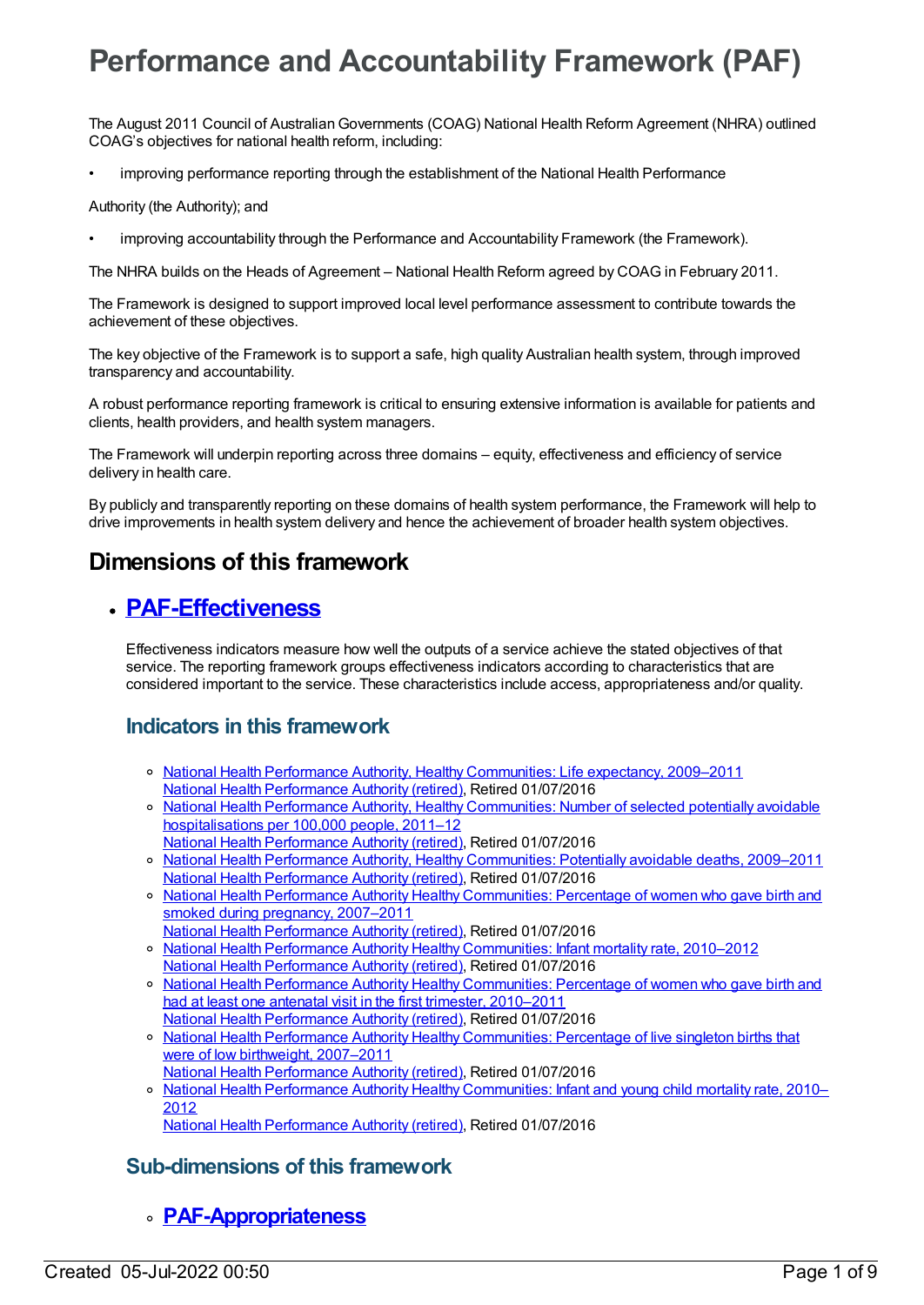NO FURTHER DESCRIPTION IN THE PAF.

#### **[PAF-Effectiveness](https://meteor.aihw.gov.au/content/554928) of access**

Access indicators can be used to measure equity of service provision where data is compared across localities. However, access is also an important, absolute measure of LHN and hospital performance.

#### **Indicators in this framework**

- National Health Performance Authority, Hospital [Performance:](https://meteor.aihw.gov.au/content/530143) Number of surgeries for malignant cancer, 2011-12
- National Health [Performance](https://meteor.aihw.gov.au/RegistrationAuthority/8) Authority (retired), Superseded 02/10/2014 • National Health Performance Authority, Healthy [Communities:](https://meteor.aihw.gov.au/content/549587) Number of selected potentially avoidable hospitalisations per 100,000 people, 2011–12 National Health [Performance](https://meteor.aihw.gov.au/RegistrationAuthority/8) Authority (retired), Retired 01/07/2016
- National Health Performance Authority, Hospital [Performance:](https://meteor.aihw.gov.au/content/527347) Median waiting time for elective surgery 2011-12
- National Health [Performance](https://meteor.aihw.gov.au/RegistrationAuthority/8) Authority (retired), Superseded 28/05/2014 • National Health Performance Authority, Hospital [Performance:](https://meteor.aihw.gov.au/content/532942) Median waiting time for elective surgery 2012-13
- National Health [Performance](https://meteor.aihw.gov.au/RegistrationAuthority/8) Authority (retired), Retired 01/07/2016 • National Health Performance Authority, Hospital [Performance:](https://meteor.aihw.gov.au/content/527374) Number of elective surgeries 2011-12
	- National Health [Performance](https://meteor.aihw.gov.au/RegistrationAuthority/8) Authority (retired), Superseded 25/07/2013
- National Health Performance Authority, Hospital [Performance:](https://meteor.aihw.gov.au/content/527368) Patients who received their surgery within clinically recommended times 2011-12 National Health [Performance](https://meteor.aihw.gov.au/RegistrationAuthority/8) Authority (retired), Superseded 28/05/2014
- National Health Performance Authority, Hospital [Performance:](https://meteor.aihw.gov.au/content/532932) Patients who waited more than 365 days for elective surgery 2012-13 National Health [Performance](https://meteor.aihw.gov.au/RegistrationAuthority/8) Authority (retired), Retired 01/07/2016
- National Health Performance Authority, Healthy Communities: Human [papillomavirus](https://meteor.aihw.gov.au/content/564385) (HPV) vaccination rates for girls turning 15 years in 2012 National Health [Performance](https://meteor.aihw.gov.au/RegistrationAuthority/8) Authority (retired), Retired 01/07/2016
- National Health Performance Authority, Healthy [Communities:](https://meteor.aihw.gov.au/content/564342) Immunisation rates for children, 2012–13
	- National Health [Performance](https://meteor.aihw.gov.au/RegistrationAuthority/8) Authority (retired), Retired 01/07/2016
- National Health Performance Authority, Hospital [Performance:](https://meteor.aihw.gov.au/content/558302) Median waiting time for elective surgery, 2014
	- National Health [Performance](https://meteor.aihw.gov.au/RegistrationAuthority/8) Authority (retired), Retired 01/07/2016
- National Health Performance Authority, Hospital [Performance:](https://meteor.aihw.gov.au/content/527371) Patients who waited more than 365 days for elective surgery 2011-12
- National Health [Performance](https://meteor.aihw.gov.au/RegistrationAuthority/8) Authority (retired), Superseded 28/05/2014
- National Health Performance Authority, Hospital [Performance:](https://meteor.aihw.gov.au/content/558296) Percentage of patients who waited longer than 365 days for elective surgery, 2014 National Health [Performance](https://meteor.aihw.gov.au/RegistrationAuthority/8) Authority (retired), Retired 01/07/2016
- National Health Performance Authority, Hospital [Performance:](https://meteor.aihw.gov.au/content/530411) Percentage of people who received surgery for malignant cancer within 30 days, 2011-12 National Health [Performance](https://meteor.aihw.gov.au/RegistrationAuthority/8) Authority (retired), Superseded 02/10/2014
- National Health Performance Authority, Hospital [Performance:](https://meteor.aihw.gov.au/content/543422) Percentage of people who received surgery for malignant cancer within 45 days, 2011-12 National Health [Performance](https://meteor.aihw.gov.au/RegistrationAuthority/8) Authority (retired), Superseded 02/10/2014
- National Health Performance Authority, Hospital [Performance:](https://meteor.aihw.gov.au/content/530408) Percentage of people who waited longer than the clinical urgency category time for surgery for malignant cancer, 2011-12 National Health [Performance](https://meteor.aihw.gov.au/RegistrationAuthority/8) Authority (retired), Retired 01/07/2016
- National Health Performance Authority, Healthy [Communities:](https://meteor.aihw.gov.au/content/529386) Satisfaction with waiting times for GPs, 2011–12
- National Health [Performance](https://meteor.aihw.gov.au/RegistrationAuthority/8) Authority (retired), Superseded 19/03/2015
- National Health Performance Authority, Hospital [Performance:](https://meteor.aihw.gov.au/content/532929) Number of elective surgeries 2012-13
- National Health [Performance](https://meteor.aihw.gov.au/RegistrationAuthority/8) Authority (retired), Superseded 28/05/2014
- National Health Performance Authority, Hospital [Performance:](https://meteor.aihw.gov.au/content/558288) Number of elective surgeries 2014 National Health [Performance](https://meteor.aihw.gov.au/RegistrationAuthority/8) Authority (retired), Retired 01/07/2016
- National Health Performance Authority, Healthy [Communities:](https://meteor.aihw.gov.au/content/515538) Immunisation rates for children, 2012 National Health [Performance](https://meteor.aihw.gov.au/RegistrationAuthority/8) Authority (retired), Superseded 27/03/2014
- **National Health Performance Authority, Hospital [Performance:](https://meteor.aihw.gov.au/content/558277) Waiting times for emergency** hospital care: Percentage completed within four hours, 2014 National Health [Performance](https://meteor.aihw.gov.au/RegistrationAuthority/8) Authority (retired), Retired 01/07/2016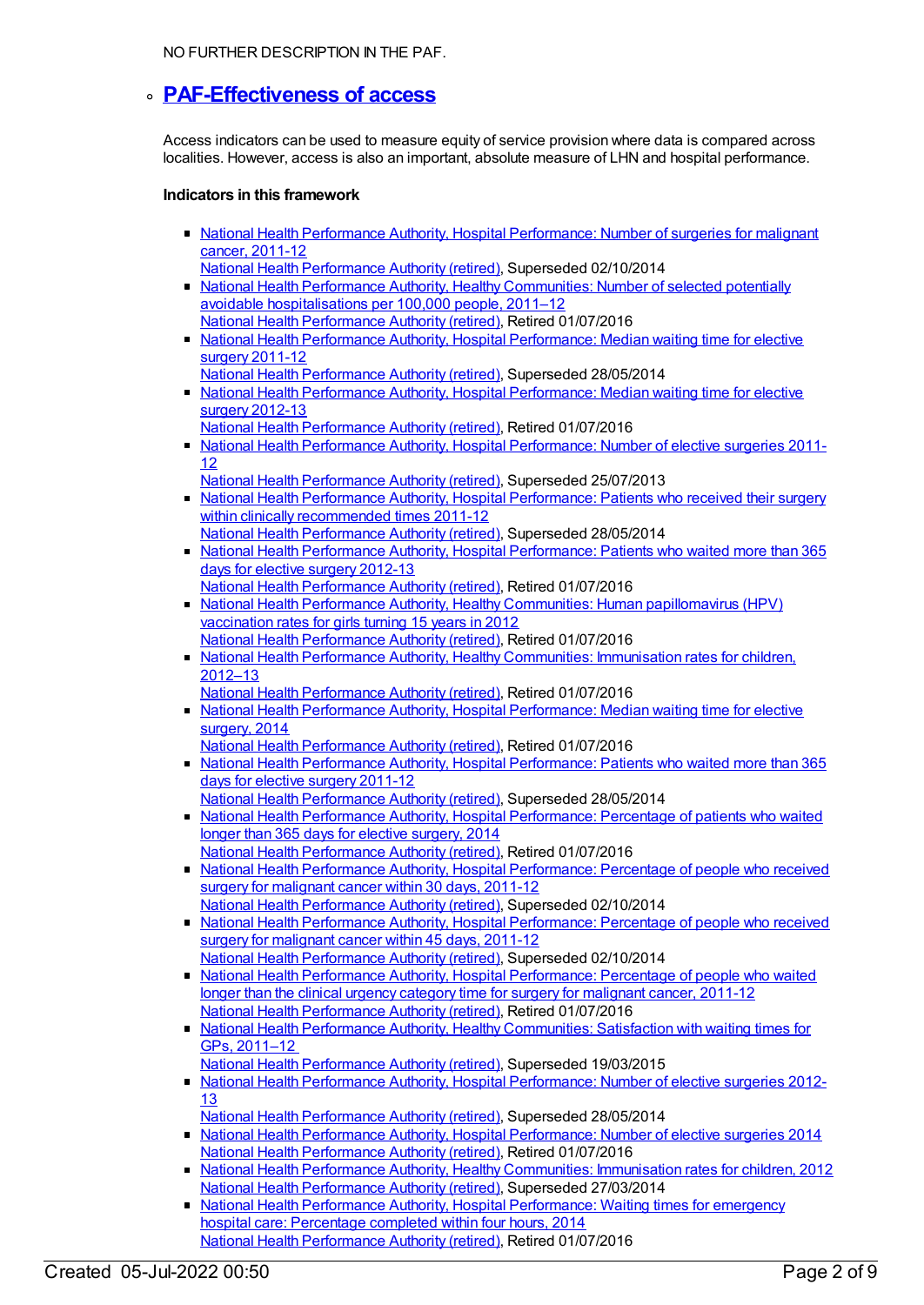- National Health Performance Authority, Hospital [Performance:](https://meteor.aihw.gov.au/content/530403) Median waiting time for surgery for malignant cancer, 2011-12 National Health [Performance](https://meteor.aihw.gov.au/RegistrationAuthority/8) Authority (retired), Superseded 02/10/2014
- National Health Performance Authority, Hospital [Performance:](https://meteor.aihw.gov.au/content/532935) Patients who received their surgery within clinically recommended times 2012-13 National Health [Performance](https://meteor.aihw.gov.au/RegistrationAuthority/8) Authority (retired), Retired 01/07/2016
- National Health Performance Authority, Hospital [Performance:](https://meteor.aihw.gov.au/content/579929) Number of surgeries for malignant cancer, 2012-13
- National Health [Performance](https://meteor.aihw.gov.au/RegistrationAuthority/8) Authority (retired), Retired 01/07/2016 • National Health Performance Authority, Hospital [Performance:](https://meteor.aihw.gov.au/content/579894) Percentage of people who received surgery for malignant cancer within 45 days, 2012-13 National Health [Performance](https://meteor.aihw.gov.au/RegistrationAuthority/8) Authority (retired), Retired 01/07/2016
- National Health Performance Authority, Hospital [Performance:](https://meteor.aihw.gov.au/content/579993) Percentage of people who received surgery for malignant cancer within 30 days, 2012-13 National Health [Performance](https://meteor.aihw.gov.au/RegistrationAuthority/8) Authority (retired), Retired 01/07/2016
- National Health Performance Authority, Hospital [Performance:](https://meteor.aihw.gov.au/content/563081) Percentage of patients who commenced treatment within clinically recommended time 2014 National Health [Performance](https://meteor.aihw.gov.au/RegistrationAuthority/8) Authority (retired), Retired 01/07/2016
- National Health Performance Authority: Healthy [Communities:](https://meteor.aihw.gov.au/content/593768) Percentage of people who visit the GP at least once in a year who had depression, anxiety or both of these conditions 2005-2013 National Health [Performance](https://meteor.aihw.gov.au/RegistrationAuthority/8) Authority (retired), Retired 01/07/2016
- National Health Performance Authority, Hospital [Performance:](https://meteor.aihw.gov.au/content/579970) Median waiting time for surgery for malignant cancer, 2012-13
- National Health [Performance](https://meteor.aihw.gov.au/RegistrationAuthority/8) Authority (retired), Retired 01/07/2016 • National Health Performance Authority: Healthy [Communities:](https://meteor.aihw.gov.au/content/588162) Percentage of GP consultations with patients who had depression, anxiety or both of these conditions 2005-2013 National Health [Performance](https://meteor.aihw.gov.au/RegistrationAuthority/8) Authority (retired), Retired 01/07/2016
- National Health Performance Authority: Healthy [Communities:](https://meteor.aihw.gov.au/content/586349) Percentage of people who visit the GP at least once in a year who had one, two, or three or more chronic conditions 2005-2013 National Health [Performance](https://meteor.aihw.gov.au/RegistrationAuthority/8) Authority (retired), Retired 01/07/2016
- National Health Performance Authority: Healthy [Communities:](https://meteor.aihw.gov.au/content/586345) Percentage of GP consultations in which one, two, or three or more chronic conditions were managed 2009-2013 National Health [Performance](https://meteor.aihw.gov.au/RegistrationAuthority/8) Authority (retired), Retired 01/07/2016
- National Health Performance Authority: Healthy [Communities:](https://meteor.aihw.gov.au/content/593774) Percentage of GP management occasions in which counselling was provided in the management of depression or anxiety 2009- 2013
- National Health [Performance](https://meteor.aihw.gov.au/RegistrationAuthority/8) Authority (retired), Retired 01/07/2016
- National Health Performance Authority: Healthy [Communities:](https://meteor.aihw.gov.au/content/594756) Percentage of GP management occasions in which a referral to a health professional was provided in the management of depression or anxiety 2009-2013
	- National Health [Performance](https://meteor.aihw.gov.au/RegistrationAuthority/8) Authority (retired), Retired 01/07/2016
- National Health Performance Authority: Healthy [Communities:](https://meteor.aihw.gov.au/content/593791) Percentage of people who visit the GP at least once in a year who had arthritis, chronic back pain or both of these conditions 2005- 2013
	- National Health [Performance](https://meteor.aihw.gov.au/RegistrationAuthority/8) Authority (retired), Retired 01/07/2016
- National Health Performance Authority: Healthy [Communities:](https://meteor.aihw.gov.au/content/593798) Percentage of GP management occasions in which a medication was prescribed in the management of arthritis or chronic back pain 2009-2013
- National Health [Performance](https://meteor.aihw.gov.au/RegistrationAuthority/8) Authority (retired), Retired 01/07/2016
- National Health Performance Authority: Healthy [Communities:](https://meteor.aihw.gov.au/content/595024) Percentage of GP management occasions in which a referral to a health professional was provided in the management of arthritis or chronic back pain 2009-2013
	- National Health [Performance](https://meteor.aihw.gov.au/RegistrationAuthority/8) Authority (retired), Retired 01/07/2016
- National Health Performance Authority: Healthy [Communities:](https://meteor.aihw.gov.au/content/593803) Percentage of GP management occasions in which imaging was ordered in the management of arthritis or chronic back pain 2009- 2013
	- National Health [Performance](https://meteor.aihw.gov.au/RegistrationAuthority/8) Authority (retired), Retired 01/07/2016
- National Health Performance Authority: Healthy [Communities:](https://meteor.aihw.gov.au/content/586342) Percentage of GP consultations with patients who had one, two, or three or more chronic conditions 2005-2013 National Health [Performance](https://meteor.aihw.gov.au/RegistrationAuthority/8) Authority (retired), Retired 01/07/2016
- National Health Performance Authority: Healthy [Communities:](https://meteor.aihw.gov.au/content/593780) Percentage of people who visit the GP at least once in a year who had a selected cardiovascular risk condition 2005-2013 National Health [Performance](https://meteor.aihw.gov.au/RegistrationAuthority/8) Authority (retired), Retired 01/07/2016
- National Health Performance Authority: Healthy [Communities:](https://meteor.aihw.gov.au/content/593783) Percentage of GP consultations with patients who had a selected cardiovascular risk condition 2005-2013
- National Health [Performance](https://meteor.aihw.gov.au/RegistrationAuthority/8) Authority (retired), Retired 01/07/2016
- National Health Performance Authority: Healthy [Communities:](https://meteor.aihw.gov.au/content/593785) Percentage of GP consultations in which a selected cardiovascular risk condition was managed 2009-2013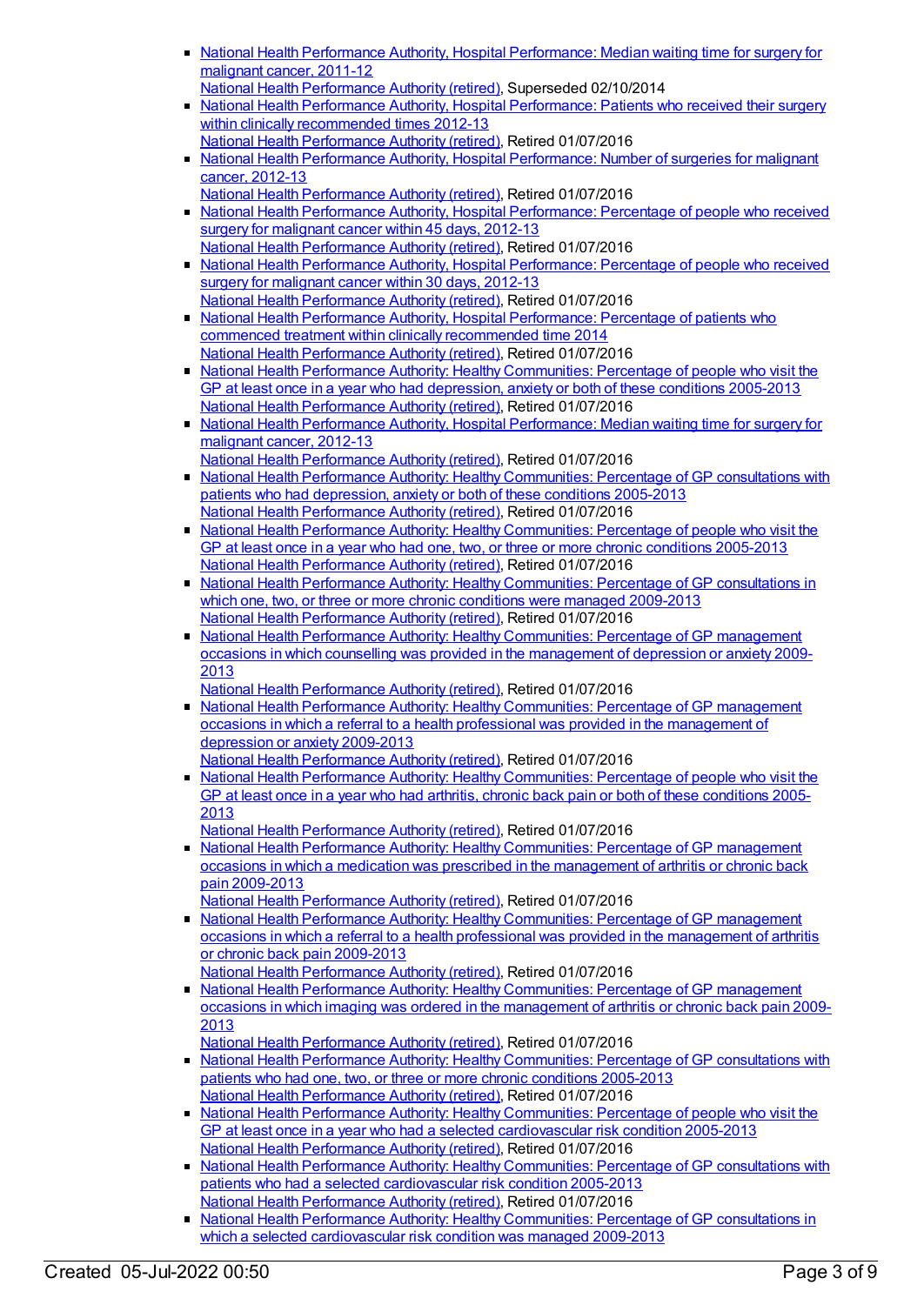National Health [Performance](https://meteor.aihw.gov.au/RegistrationAuthority/8) Authority (retired), Retired 01/07/2016

- National Health Performance Authority: Healthy [Communities:](https://meteor.aihw.gov.au/content/593787) Percentage of GP management occasions in which a referral to a health professional was provided in the management of a selected cardiovascular risk condition 2009-2013 National Health [Performance](https://meteor.aihw.gov.au/RegistrationAuthority/8) Authority (retired), Retired 01/07/2016
- National Health Performance Authority: Healthy Communities: Percentage of GP management occasions in which statins were prescribed in the management of a selected [cardiovascular](https://meteor.aihw.gov.au/content/593789) risk condition 2009-2013
	- National Health [Performance](https://meteor.aihw.gov.au/RegistrationAuthority/8) Authority (retired), Retired 01/07/2016
- National Health Performance Authority: Healthy [Communities:](https://meteor.aihw.gov.au/content/593770) Percentage of GP consultations in which depression or anxiety were managed 2009-2013 National Health [Performance](https://meteor.aihw.gov.au/RegistrationAuthority/8) Authority (retired), Retired 01/07/2016
- National Health Performance Authority: Healthy [Communities:](https://meteor.aihw.gov.au/content/593772) Percentage of GP management occasions in which psychotropics were prescribed in the management of depression or anxiety 2009-2013
	- National Health [Performance](https://meteor.aihw.gov.au/RegistrationAuthority/8) Authority (retired), Retired 01/07/2016
- National Health Performance Authority: Healthy [Communities:](https://meteor.aihw.gov.au/content/593793) Percentage of GP consultations with patients who had arthritis, chronic back pain or both of these conditions 2005-2013 National Health [Performance](https://meteor.aihw.gov.au/RegistrationAuthority/8) Authority (retired), Retired 01/07/2016
- National Health Performance Authority: Healthy [Communities:](https://meteor.aihw.gov.au/content/593796) Percentage of GP consultations in which arthritis or chronic back pain was managed 2009-2013 National Health [Performance](https://meteor.aihw.gov.au/RegistrationAuthority/8) Authority (retired), Retired 01/07/2016
- National Health Performance Authority, Hospital [Performance:](https://meteor.aihw.gov.au/content/602986) Percentage of patients who waited longer than 365 days for elective surgery, 2015 National Health [Performance](https://meteor.aihw.gov.au/RegistrationAuthority/8) Authority (retired), Retired 01/07/2016
- National Health Performance Authority, Hospital [Performance:](https://meteor.aihw.gov.au/content/603005) Median waiting time for elective surgery, 2015
	- National Health [Performance](https://meteor.aihw.gov.au/RegistrationAuthority/8) Authority (retired), Retired 01/07/2016
- National Health Performance Authority, Healthy Communities: Waiting times for GP [appointments,](https://meteor.aihw.gov.au/content/601882) 2012–13
	- National Health [Performance](https://meteor.aihw.gov.au/RegistrationAuthority/8) Authority (retired), Retired 01/07/2016
- National Health Performance Authority, Healthy [Communities:](https://meteor.aihw.gov.au/content/594794) Waiting times for urgent GP appointments, 2012–13
- National Health [Performance](https://meteor.aihw.gov.au/RegistrationAuthority/8) Authority (retired), Retired 01/07/2016
- National Health Performance Authority, Healthy Communities: Human [papillomavirus](https://meteor.aihw.gov.au/content/611806) (HPV) vaccination rates for girls turning 15 years in 2013 National Health [Performance](https://meteor.aihw.gov.au/RegistrationAuthority/8) Authority (retired), Retired 01/07/2016
- National Health Performance Authority, Healthy Communities: Waiting times for GP [appointments,](https://meteor.aihw.gov.au/content/611264) 2013–14
- National Health [Performance](https://meteor.aihw.gov.au/RegistrationAuthority/8) Authority (retired), Retired 01/07/2016
- National Health Performance Authority, Healthy [Communities:](https://meteor.aihw.gov.au/content/611799) Immunisation rates for children, 2013–14
- National Health [Performance](https://meteor.aihw.gov.au/RegistrationAuthority/8) Authority (retired), Retired 01/07/2016
- **[Immunisation](https://meteor.aihw.gov.au/content/630476) rates for children, 2014–15** National Health [Performance](https://meteor.aihw.gov.au/RegistrationAuthority/8) Authority (retired), Retired 01/07/2016

#### **[PAF-Quality](https://meteor.aihw.gov.au/content/554930)**

NO FURTHER DESCRIPTION IN THE PAF.

#### **[PAF-Sustainability](https://meteor.aihw.gov.au/content/554931)**

NO FURTHER DESCRIPTION IN THE PAF.

#### **[PAF-Efficiency](https://meteor.aihw.gov.au/content/554926)**

Efficiency indicators (the relationship of inputs to outputs) measure how efficiently the outputs of a service were achieved. Technical efficiency indicators measure how well services use their resources (inputs) to produce outputs. Government funding per unit of output delivered is a typical indicator of technical efficiency. Allocative efficiency considers the use of resources across different care/treatment domains and strategic options, including in hospitals and primary care settings. Whilst indicators of allocative efficiency are not currently well developed in health care, they will be a focus for future development.

#### **Indicators in this framework**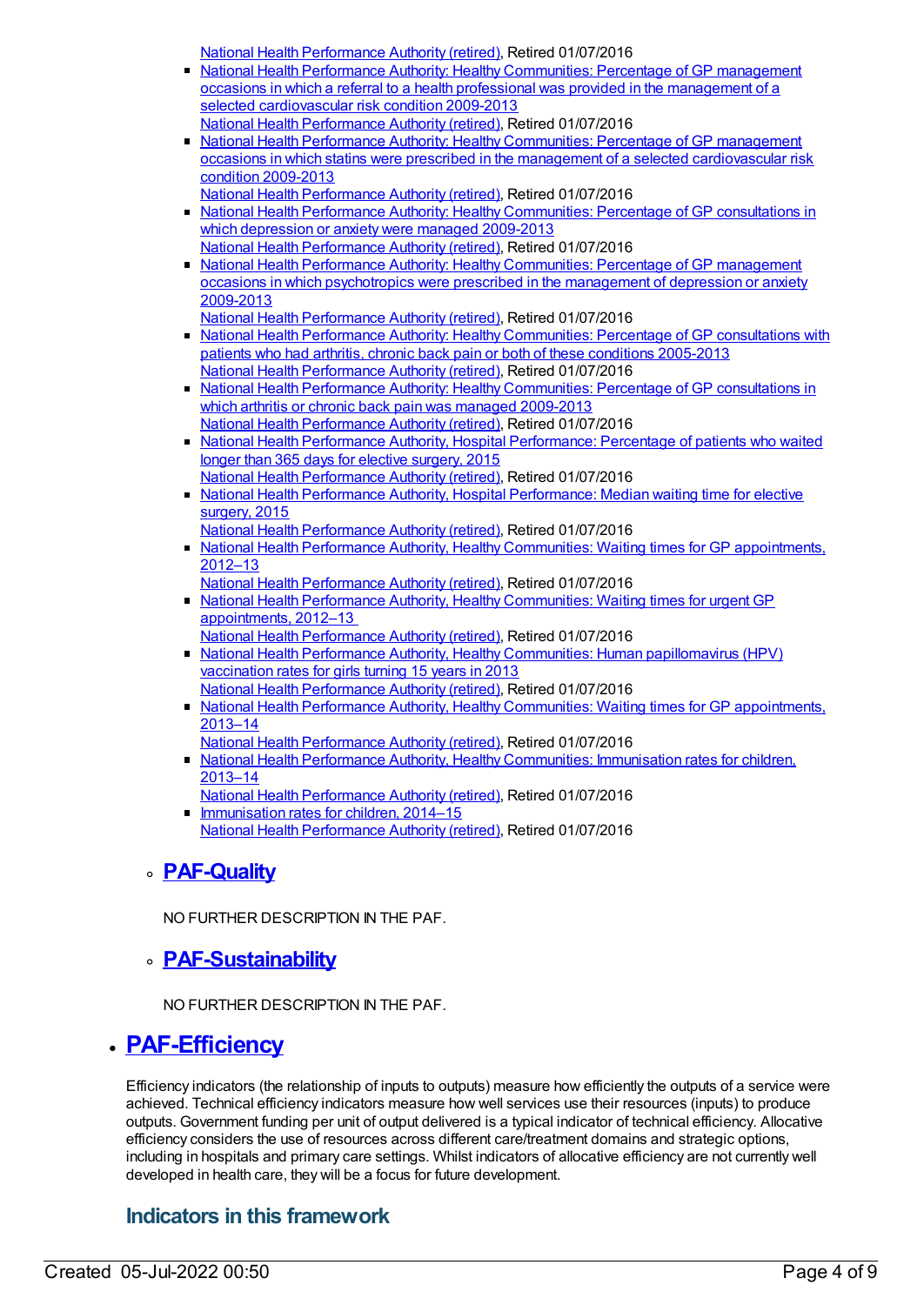- National Health Performance Authority, Healthy [Communities:](https://meteor.aihw.gov.au/content/547090) Expenditure on specialist attendances,  $2011 - 12$
- National Health [Performance](https://meteor.aihw.gov.au/RegistrationAuthority/8) Authority (retired), Superseded 27/03/2014
- o National Health Performance Authority, Healthy [Communities:](https://meteor.aihw.gov.au/content/547958) Expenditure on specialist attendances, 2012–13
- National Health [Performance](https://meteor.aihw.gov.au/RegistrationAuthority/8) Authority (retired), Retired 01/07/2016 o National Health Performance Authority, Hospital [Performance:](https://meteor.aihw.gov.au/content/602633) Comparable Cost of Care, 2015
- National Health [Performance](https://meteor.aihw.gov.au/RegistrationAuthority/8) Authority (retired), Retired 01/07/2016 o National Health Performance Authority, Hospital [Performance:](https://meteor.aihw.gov.au/content/602613) Cost per National Weighted Activity Unit (NWAU), 2015
- National Health [Performance](https://meteor.aihw.gov.au/RegistrationAuthority/8) Authority (retired), Retired 01/07/2016
- National Health Performance Authority, Hospital [Performance:](https://meteor.aihw.gov.au/content/602624) Total National Weighted Activity Unit (NWAU), 2015
	- National Health [Performance](https://meteor.aihw.gov.au/RegistrationAuthority/8) Authority (retired), Retired 01/07/2016
- o National Health Performance Authority: Hospital [Performance:](https://meteor.aihw.gov.au/content/584301) Average length of stay (ALOS) for multiday stay patients in Australian public hospitals, 2013-2015
- National Health [Performance](https://meteor.aihw.gov.au/RegistrationAuthority/8) Authority (retired), Retired 01/07/2016 o National Health Performance Authority, Healthy [Communities:](https://meteor.aihw.gov.au/content/547196) Expenditure on after-hours GP attendances, 2012–13
	- National Health [Performance](https://meteor.aihw.gov.au/RegistrationAuthority/8) Authority (retired), Retired 01/07/2016
- National Health Performance Authority, Hospital [Performance:](https://meteor.aihw.gov.au/content/635556) Total National Weighted Activity Unit (NWAU), 2016
- National Health [Performance](https://meteor.aihw.gov.au/RegistrationAuthority/8) Authority (retired), Retired 01/07/2016 o National Health Performance Authority, Hospital [Performance:](https://meteor.aihw.gov.au/content/635549) Cost per National Weighted Activity Unit (NWAU), 2016
	- National Health [Performance](https://meteor.aihw.gov.au/RegistrationAuthority/8) Authority (retired), Retired 01/07/2016

# **[PAF-Equity](https://meteor.aihw.gov.au/content/554920)**

Equity indicators measure how well a service meets the requirements of particular groups in society with special needs. Indicators may reflect both equity of access, whereby all Australians are expected to have adequate access to services, and equity of outcome, whereby all Australians are expected to achieve similar outcomes arising from service use.

## **Sub-dimensions of this framework**

## **[PAF-Equity](https://meteor.aihw.gov.au/content/554927) of access**

Access indicators can be used to measure equity of service provision where data is compared across localities. However, access is also an important, absolute measure of LHN and hospital performance.

#### **Indicators in this framework**

- National Health Performance Authority, Healthy [Communities:](https://meteor.aihw.gov.au/content/548008) Cost barriers to GP care, 2011–12 National Health [Performance](https://meteor.aihw.gov.au/RegistrationAuthority/8) Authority (retired), Superseded 19/03/2015
- National Health Performance Authority, Hospital [Performance:](https://meteor.aihw.gov.au/content/530143) Number of surgeries for malignant cancer, 2011-12
- National Health [Performance](https://meteor.aihw.gov.au/RegistrationAuthority/8) Authority (retired), Superseded 02/10/2014 • National Health Performance Authority, Healthy Communities: Number of selected potentially avoidable [hospitalisations](https://meteor.aihw.gov.au/content/549587) per 100,000 people, 2011–12
- National Health [Performance](https://meteor.aihw.gov.au/RegistrationAuthority/8) Authority (retired), Retired 01/07/2016
- National Health Performance Authority, Hospital [Performance:](https://meteor.aihw.gov.au/content/527347) Median waiting time for elective surgery 2011-12
- National Health [Performance](https://meteor.aihw.gov.au/RegistrationAuthority/8) Authority (retired), Superseded 28/05/2014
- National Health Performance Authority, Hospital [Performance:](https://meteor.aihw.gov.au/content/532942) Median waiting time for elective surgery 2012-13
- National Health [Performance](https://meteor.aihw.gov.au/RegistrationAuthority/8) Authority (retired), Retired 01/07/2016
- National Health Performance Authority, Hospital [Performance:](https://meteor.aihw.gov.au/content/527374) Number of elective surgeries 2011-12
- National Health [Performance](https://meteor.aihw.gov.au/RegistrationAuthority/8) Authority (retired), Superseded 25/07/2013
- National Health Performance Authority, Hospital [Performance:](https://meteor.aihw.gov.au/content/527368) Patients who received their surgery within clinically recommended times 2011-12
- National Health [Performance](https://meteor.aihw.gov.au/RegistrationAuthority/8) Authority (retired), Superseded 28/05/2014 National Health Performance Authority, Hospital [Performance:](https://meteor.aihw.gov.au/content/532932) Patients who waited more than 365 days for elective surgery 2012-13
- National Health [Performance](https://meteor.aihw.gov.au/RegistrationAuthority/8) Authority (retired), Retired 01/07/2016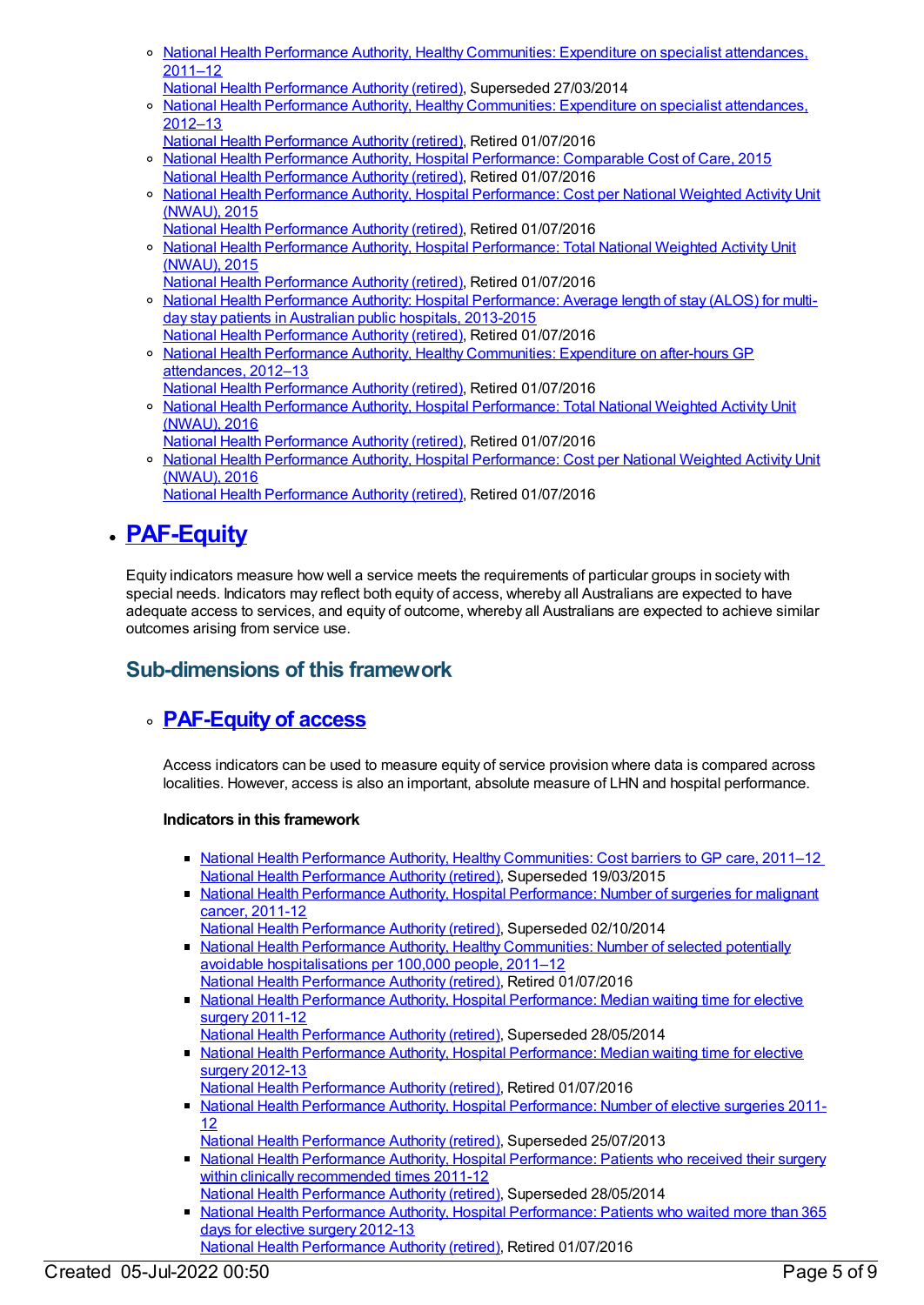- National Health Performance Authority, Healthy [Communities:](https://meteor.aihw.gov.au/content/528911) Bulk-billed GP attendances, 2012– 13
	- National Health [Performance](https://meteor.aihw.gov.au/RegistrationAuthority/8) Authority (retired), Retired 01/07/2016
- National Health Performance Authority, Healthy [Communities:](https://meteor.aihw.gov.au/content/548023) Cost barriers to prescribed medication, 2011-12
- National Health [Performance](https://meteor.aihw.gov.au/RegistrationAuthority/8) Authority (retired), Superseded 19/03/2015 • National Health Performance Authority, Healthy [Communities:](https://meteor.aihw.gov.au/content/548011) Cost barriers to seeing a medical specialist, 2011–12
- National Health [Performance](https://meteor.aihw.gov.au/RegistrationAuthority/8) Authority (retired), Superseded 19/03/2015 • National Health Performance Authority, Healthy Communities: Human [papillomavirus](https://meteor.aihw.gov.au/content/564385) (HPV)
- vaccination rates for girls turning 15 years in 2012 National Health [Performance](https://meteor.aihw.gov.au/RegistrationAuthority/8) Authority (retired), Retired 01/07/2016 ■ National Health Performance Authority, Healthy [Communities:](https://meteor.aihw.gov.au/content/564342) Immunisation rates for children,
- 2012–13 National Health [Performance](https://meteor.aihw.gov.au/RegistrationAuthority/8) Authority (retired), Retired 01/07/2016 • National Health Performance Authority, Healthy [Communities:](https://meteor.aihw.gov.au/content/546854) Seeing an allied health professional
- or nurse, 2011–12 National Health [Performance](https://meteor.aihw.gov.au/RegistrationAuthority/8) Authority (retired), Retired 01/07/2016
- National Health Performance Authority, Hospital [Performance:](https://meteor.aihw.gov.au/content/558302) Median waiting time for elective surgery, 2014
- National Health [Performance](https://meteor.aihw.gov.au/RegistrationAuthority/8) Authority (retired), Retired 01/07/2016
- National Health Performance Authority, Hospital [Performance:](https://meteor.aihw.gov.au/content/527371) Patients who waited more than 365 days for elective surgery 2011-12
- National Health [Performance](https://meteor.aihw.gov.au/RegistrationAuthority/8) Authority (retired), Superseded 28/05/2014 • National Health Performance Authority, Hospital [Performance:](https://meteor.aihw.gov.au/content/530411) Percentage of people who received surgery for malignant cancer within 30 days, 2011-12 National Health [Performance](https://meteor.aihw.gov.au/RegistrationAuthority/8) Authority (retired), Superseded 02/10/2014
- National Health Performance Authority, Hospital [Performance:](https://meteor.aihw.gov.au/content/543422) Percentage of people who received surgery for malignant cancer within 45 days, 2011-12 National Health [Performance](https://meteor.aihw.gov.au/RegistrationAuthority/8) Authority (retired), Superseded 02/10/2014
- National Health Performance Authority, Hospital [Performance:](https://meteor.aihw.gov.au/content/530408) Percentage of people who waited longer than the clinical urgency category time for surgery for malignant cancer, 2011-12 National Health [Performance](https://meteor.aihw.gov.au/RegistrationAuthority/8) Authority (retired), Retired 01/07/2016
- National Health Performance Authority, Healthy [Communities:](https://meteor.aihw.gov.au/content/547997) Satisfaction with waiting times for medical specialist, 2011–12 National Health [Performance](https://meteor.aihw.gov.au/RegistrationAuthority/8) Authority (retired), Retired 01/07/2016
- National Health Performance Authority, Healthy [Communities:](https://meteor.aihw.gov.au/content/547062) Specialist attendances, 2011-12 National Health [Performance](https://meteor.aihw.gov.au/RegistrationAuthority/8) Authority (retired), Superseded 27/03/2014
- National Health Performance Authority, Healthy [Communities:](https://meteor.aihw.gov.au/content/548002) Hospital emergency department visits, 2011–12
- National Health [Performance](https://meteor.aihw.gov.au/RegistrationAuthority/8) Authority (retired), Superseded 19/03/2015
- National Health Performance Authority, Healthy [Communities:](https://meteor.aihw.gov.au/content/547952) Specialist attendances, 2012–13 National Health [Performance](https://meteor.aihw.gov.au/RegistrationAuthority/8) Authority (retired), Retired 01/07/2016
- National Health Performance Authority, Hospital [Performance:](https://meteor.aihw.gov.au/content/532929) Number of elective surgeries 2012- 13
- National Health [Performance](https://meteor.aihw.gov.au/RegistrationAuthority/8) Authority (retired), Superseded 28/05/2014 National Health Performance Authority, Healthy [Communities:](https://meteor.aihw.gov.au/content/515538) Immunisation rates for children, 2012 National Health [Performance](https://meteor.aihw.gov.au/RegistrationAuthority/8) Authority (retired), Superseded 27/03/2014
- National Health Performance Authority, Hospital [Performance:](https://meteor.aihw.gov.au/content/558277) Waiting times for emergency hospital care: Percentage completed within four hours, 2014 National Health [Performance](https://meteor.aihw.gov.au/RegistrationAuthority/8) Authority (retired), Retired 01/07/2016
- National Health Performance Authority, Hospital [Performance:](https://meteor.aihw.gov.au/content/530403) Median waiting time for surgery for malignant cancer, 2011-12
- National Health [Performance](https://meteor.aihw.gov.au/RegistrationAuthority/8) Authority (retired), Superseded 02/10/2014 • National Health Performance Authority, Hospital [Performance:](https://meteor.aihw.gov.au/content/558300) Percentage of patients who
- received their surgery within clinically recommended times, 2014 National Health [Performance](https://meteor.aihw.gov.au/RegistrationAuthority/8) Authority (retired), Retired 01/07/2016
- National Health Performance Authority, Hospital [Performance:](https://meteor.aihw.gov.au/content/532935) Patients who received their surgery within clinically recommended times 2012-13 National Health [Performance](https://meteor.aihw.gov.au/RegistrationAuthority/8) Authority (retired), Retired 01/07/2016
- National Health Performance Authority, Hospital [Performance:](https://meteor.aihw.gov.au/content/579929) Number of surgeries for malignant cancer, 2012-13
- National Health [Performance](https://meteor.aihw.gov.au/RegistrationAuthority/8) Authority (retired), Retired 01/07/2016
- National Health Performance Authority, Hospital [Performance:](https://meteor.aihw.gov.au/content/579894) Percentage of people who received surgery for malignant cancer within 45 days, 2012-13
- National Health [Performance](https://meteor.aihw.gov.au/RegistrationAuthority/8) Authority (retired), Retired 01/07/2016 • National Health Performance Authority, Hospital [Performance:](https://meteor.aihw.gov.au/content/579993) Percentage of people who received
- surgery for malignant cancer within 30 days, 2012-13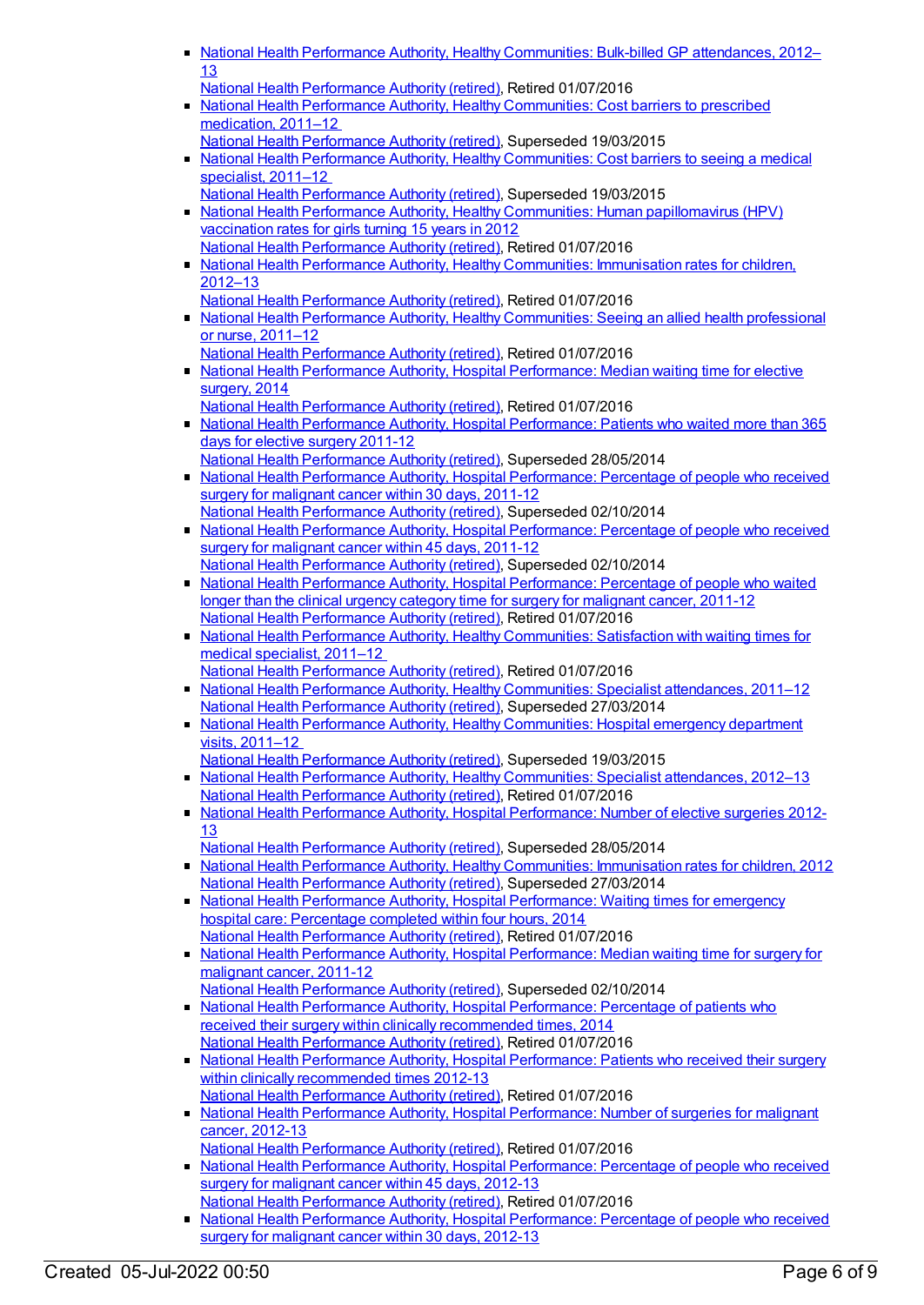National Health [Performance](https://meteor.aihw.gov.au/RegistrationAuthority/8) Authority (retired), Retired 01/07/2016

- National Health Performance Authority, Hospital [Performance:](https://meteor.aihw.gov.au/content/563081) Percentage of patients who commenced treatment within clinically recommended time 2014 National Health [Performance](https://meteor.aihw.gov.au/RegistrationAuthority/8) Authority (retired), Retired 01/07/2016
- National Health Performance Authority: Healthy [Communities:](https://meteor.aihw.gov.au/content/593768) Percentage of people who visit the GP at least once in a year who had depression, anxiety or both of these conditions 2005-2013 National Health [Performance](https://meteor.aihw.gov.au/RegistrationAuthority/8) Authority (retired), Retired 01/07/2016
- National Health Performance Authority: Healthy [Communities:](https://meteor.aihw.gov.au/content/588162) Percentage of GP consultations with patients who had depression, anxiety or both of these conditions 2005-2013 National Health [Performance](https://meteor.aihw.gov.au/RegistrationAuthority/8) Authority (retired), Retired 01/07/2016
- National Health Performance Authority: Healthy [Communities:](https://meteor.aihw.gov.au/content/586349) Percentage of people who visit the GP at least once in a year who had one, two, or three or more chronic conditions 2005-2013 National Health [Performance](https://meteor.aihw.gov.au/RegistrationAuthority/8) Authority (retired), Retired 01/07/2016
- National Health Performance Authority: Healthy [Communities:](https://meteor.aihw.gov.au/content/586345) Percentage of GP consultations in which one, two, or three or more chronic conditions were managed 2009-2013 National Health [Performance](https://meteor.aihw.gov.au/RegistrationAuthority/8) Authority (retired), Retired 01/07/2016
- National Health Performance Authority: Healthy [Communities:](https://meteor.aihw.gov.au/content/593774) Percentage of GP management occasions in which counselling was provided in the management of depression or anxiety 2009- 2013

National Health [Performance](https://meteor.aihw.gov.au/RegistrationAuthority/8) Authority (retired), Retired 01/07/2016

- National Health Performance Authority: Healthy [Communities:](https://meteor.aihw.gov.au/content/594756) Percentage of GP management occasions in which a referral to a health professional was provided in the management of depression or anxiety 2009-2013
- National Health [Performance](https://meteor.aihw.gov.au/RegistrationAuthority/8) Authority (retired), Retired 01/07/2016 • National Health Performance Authority: Healthy [Communities:](https://meteor.aihw.gov.au/content/593791) Percentage of people who visit the GP at least once in a year who had arthritis, chronic back pain or both of these conditions 2005- 2013

National Health [Performance](https://meteor.aihw.gov.au/RegistrationAuthority/8) Authority (retired), Retired 01/07/2016

National Health Performance Authority: Healthy [Communities:](https://meteor.aihw.gov.au/content/593798) Percentage of GP management occasions in which a medication was prescribed in the management of arthritis or chronic back pain 2009-2013

National Health [Performance](https://meteor.aihw.gov.au/RegistrationAuthority/8) Authority (retired), Retired 01/07/2016

- National Health Performance Authority: Healthy [Communities:](https://meteor.aihw.gov.au/content/595024) Percentage of GP management occasions in which a referral to a health professional was provided in the management of arthritis or chronic back pain 2009-2013
- National Health [Performance](https://meteor.aihw.gov.au/RegistrationAuthority/8) Authority (retired), Retired 01/07/2016
- National Health Performance Authority: Healthy [Communities:](https://meteor.aihw.gov.au/content/593803) Percentage of GP management occasions in which imaging was ordered in the management of arthritis or chronic back pain 2009- 2013

National Health [Performance](https://meteor.aihw.gov.au/RegistrationAuthority/8) Authority (retired), Retired 01/07/2016

- National Health Performance Authority: Healthy [Communities:](https://meteor.aihw.gov.au/content/586342) Percentage of GP consultations with patients who had one, two, or three or more chronic conditions 2005-2013 National Health [Performance](https://meteor.aihw.gov.au/RegistrationAuthority/8) Authority (retired), Retired 01/07/2016
- National Health Performance Authority: Healthy [Communities:](https://meteor.aihw.gov.au/content/593780) Percentage of people who visit the GP at least once in a year who had a selected cardiovascular risk condition 2005-2013 National Health [Performance](https://meteor.aihw.gov.au/RegistrationAuthority/8) Authority (retired), Retired 01/07/2016
- **National Health Performance Authority: Healthy [Communities:](https://meteor.aihw.gov.au/content/593783) Percentage of GP consultations with** patients who had a selected cardiovascular risk condition 2005-2013 National Health [Performance](https://meteor.aihw.gov.au/RegistrationAuthority/8) Authority (retired), Retired 01/07/2016
- National Health Performance Authority: Healthy [Communities:](https://meteor.aihw.gov.au/content/593785) Percentage of GP consultations in which a selected cardiovascular risk condition was managed 2009-2013 National Health [Performance](https://meteor.aihw.gov.au/RegistrationAuthority/8) Authority (retired), Retired 01/07/2016
- National Health Performance Authority: Healthy [Communities:](https://meteor.aihw.gov.au/content/593787) Percentage of GP management occasions in which a referral to a health professional was provided in the management of a selected cardiovascular risk condition 2009-2013 National Health [Performance](https://meteor.aihw.gov.au/RegistrationAuthority/8) Authority (retired), Retired 01/07/2016
- National Health Performance Authority: Healthy Communities: Percentage of GP management occasions in which statins were prescribed in the management of a selected [cardiovascular](https://meteor.aihw.gov.au/content/593789) risk condition 2009-2013
	- National Health [Performance](https://meteor.aihw.gov.au/RegistrationAuthority/8) Authority (retired), Retired 01/07/2016
- National Health Performance Authority: Healthy [Communities:](https://meteor.aihw.gov.au/content/593770) Percentage of GP consultations in which depression or anxiety were managed 2009-2013 National Health [Performance](https://meteor.aihw.gov.au/RegistrationAuthority/8) Authority (retired), Retired 01/07/2016
- National Health Performance Authority: Healthy [Communities:](https://meteor.aihw.gov.au/content/593772) Percentage of GP management occasions in which psychotropics were prescribed in the management of depression or anxiety 2009-2013
- National Health [Performance](https://meteor.aihw.gov.au/RegistrationAuthority/8) Authority (retired), Retired 01/07/2016
- National Health Performance Authority: Healthy [Communities:](https://meteor.aihw.gov.au/content/593793) Percentage of GP consultations with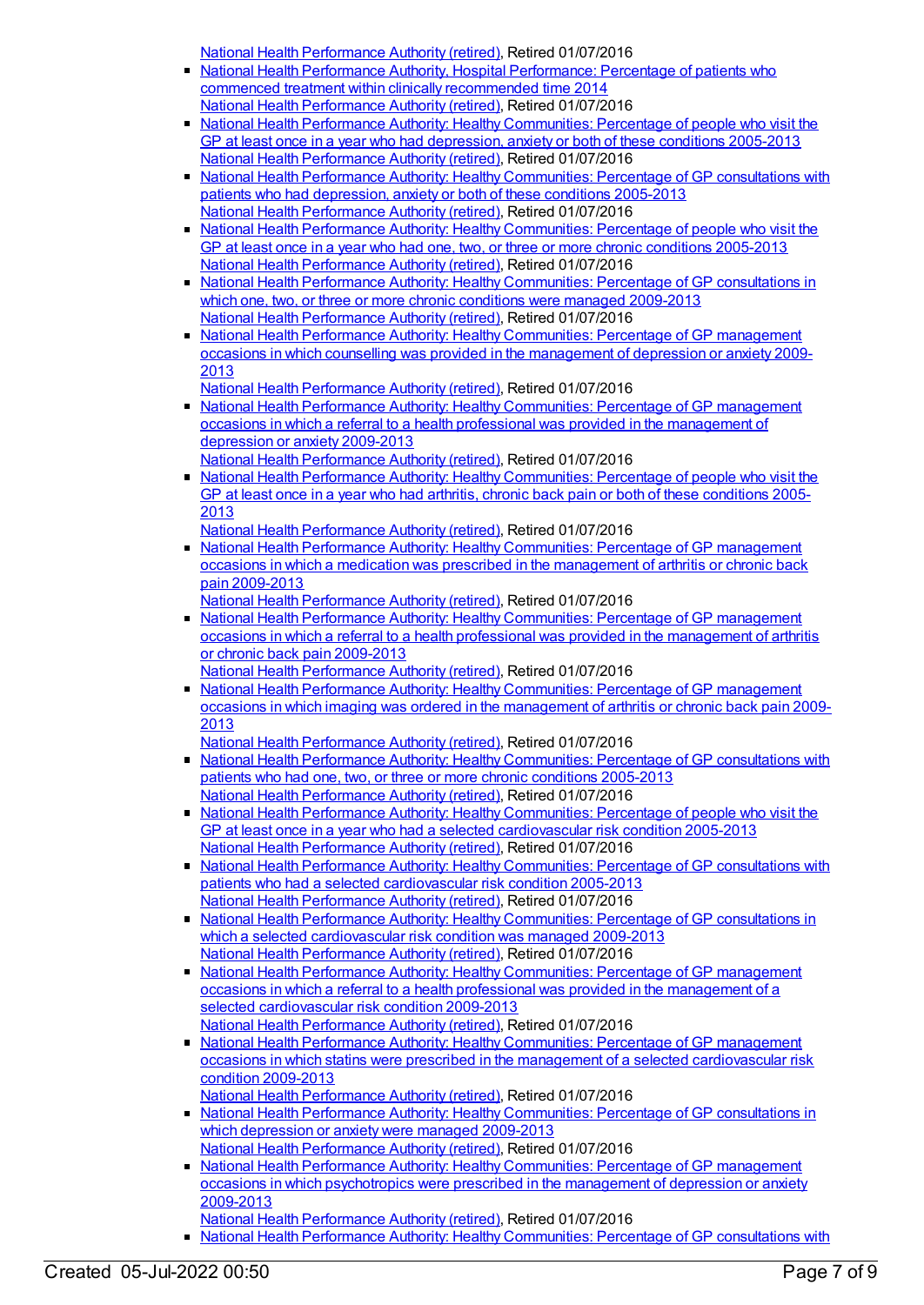patients who had arthritis, chronic back pain or both of these conditions 2005-2013 National Health [Performance](https://meteor.aihw.gov.au/RegistrationAuthority/8) Authority (retired), Retired 01/07/2016

- National Health Performance Authority: Healthy [Communities:](https://meteor.aihw.gov.au/content/593796) Percentage of GP consultations in which arthritis or chronic back pain was managed 2009-2013 National Health [Performance](https://meteor.aihw.gov.au/RegistrationAuthority/8) Authority (retired), Retired 01/07/2016
- National Health Performance Authority, Hospital [Performance:](https://meteor.aihw.gov.au/content/603005) Median waiting time for elective surgery, 2015
	- National Health [Performance](https://meteor.aihw.gov.au/RegistrationAuthority/8) Authority (retired), Retired 01/07/2016
- National Health Performance Authority, Hospital [Performance:](https://meteor.aihw.gov.au/content/603039) Percentage of patients who received their surgery within clinically recommended times, 2015 National Health [Performance](https://meteor.aihw.gov.au/RegistrationAuthority/8) Authority (retired), Retired 01/07/2016
- National Health Performance Authority, Healthy [Communities:](https://meteor.aihw.gov.au/content/594173) Percentage of Australians with a long-term health condition, 2012–13 National Health [Performance](https://meteor.aihw.gov.au/RegistrationAuthority/8) Authority (retired), Retired 01/07/2016
- National Health Performance Authority, Healthy [Communities:](https://meteor.aihw.gov.au/content/594116) Seeing a GP, 2012-13 National Health [Performance](https://meteor.aihw.gov.au/RegistrationAuthority/8) Authority (retired), Retired 01/07/2016
- National Health Performance Authority, Healthy [Communities:](https://meteor.aihw.gov.au/content/601737) Cost barriers to GP care, 2012–13 National Health [Performance](https://meteor.aihw.gov.au/RegistrationAuthority/8) Authority (retired), Retired 01/07/2016
- National Health Performance Authority, Healthy [Communities:](https://meteor.aihw.gov.au/content/594106) Visits to hospital emergency department instead of GPs, 2012–13
- National Health [Performance](https://meteor.aihw.gov.au/RegistrationAuthority/8) Authority (retired), Retired 01/07/2016 ■ National Health Performance Authority, Healthy [Communities:](https://meteor.aihw.gov.au/content/594772) Seeing a medical specialist, 2012– 13
- National Health [Performance](https://meteor.aihw.gov.au/RegistrationAuthority/8) Authority (retired), Retired 01/07/2016
- National Health Performance Authority, Healthy [Communities:](https://meteor.aihw.gov.au/content/601739) Seeing three or more health professionals, 2012–13
- National Health [Performance](https://meteor.aihw.gov.au/RegistrationAuthority/8) Authority (retired), Retired 01/07/2016 • National Health Performance Authority, Healthy [Communities:](https://meteor.aihw.gov.au/content/601821) Cost barriers to prescribed
- medication, 2012–13 National Health [Performance](https://meteor.aihw.gov.au/RegistrationAuthority/8) Authority (retired), Retired 01/07/2016
- National Health Performance Authority, Healthy [Communities:](https://meteor.aihw.gov.au/content/601815) Cost barriers to seeing a medical specialist, 2012–13
- National Health [Performance](https://meteor.aihw.gov.au/RegistrationAuthority/8) Authority (retired), Retired 01/07/2016
- National Health Performance Authority, Healthy [Communities:](https://meteor.aihw.gov.au/content/601895) Hospital emergency department visits, 2012–13
- National Health [Performance](https://meteor.aihw.gov.au/RegistrationAuthority/8) Authority (retired), Retired 01/07/2016
- **National Health Performance Authority, Healthy [Communities:](https://meteor.aihw.gov.au/content/601534) Frequent GP attenders, 2012-13** National Health [Performance](https://meteor.aihw.gov.au/RegistrationAuthority/8) Authority (retired), Retired 01/07/2016
- National Health Performance Authority, Healthy [Communities:](https://meteor.aihw.gov.au/content/601536) Very high GP attenders, 2012–13 National Health [Performance](https://meteor.aihw.gov.au/RegistrationAuthority/8) Authority (retired), Retired 01/07/2016
- National Health Performance Authority, Healthy Communities: Human [papillomavirus](https://meteor.aihw.gov.au/content/611806) (HPV) vaccination rates for girls turning 15 years in 2013 National Health [Performance](https://meteor.aihw.gov.au/RegistrationAuthority/8) Authority (retired), Retired 01/07/2016
- National Health Performance Authority, Healthy [Communities:](https://meteor.aihw.gov.au/content/611260) Seeing a GP after hours, 2013–14 National Health [Performance](https://meteor.aihw.gov.au/RegistrationAuthority/8) Authority (retired), Retired 01/07/2016
- National Health Performance Authority, Healthy [Communities:](https://meteor.aihw.gov.au/content/611126) Needed to see a GP but did not, 2013–14
	- National Health [Performance](https://meteor.aihw.gov.au/RegistrationAuthority/8) Authority (retired), Retired 01/07/2016
- National Health Performance Authority, Healthy [Communities:](https://meteor.aihw.gov.au/content/611080) Hospital emergency department visits, 2013–14
- National Health [Performance](https://meteor.aihw.gov.au/RegistrationAuthority/8) Authority (retired), Retired 01/07/2016
- National Health Performance Authority, Healthy [Communities:](https://meteor.aihw.gov.au/content/611072) Seeing a medical specialist, 2013– 14
	- National Health [Performance](https://meteor.aihw.gov.au/RegistrationAuthority/8) Authority (retired), Retired 01/07/2016
- National Health Performance Authority, Healthy [Communities:](https://meteor.aihw.gov.au/content/611063) Seeing a GP, 2013-14 National Health [Performance](https://meteor.aihw.gov.au/RegistrationAuthority/8) Authority (retired), Retired 01/07/2016
- National Health Performance Authority, Healthy [Communities:](https://meteor.aihw.gov.au/content/611058) Percentage of Australians with a long-term health condition, 2013–14 National Health [Performance](https://meteor.aihw.gov.au/RegistrationAuthority/8) Authority (retired), Retired 01/07/2016
- National Health Performance Authority, Healthy [Communities:](https://meteor.aihw.gov.au/content/611056) Percentage of Australians who rate their health positively, 2013–14 National Health [Performance](https://meteor.aihw.gov.au/RegistrationAuthority/8) Authority (retired), Retired 01/07/2016
- National Health Performance Authority, Healthy [Communities:](https://meteor.aihw.gov.au/content/611273) Cost barriers to prescribed medication, 2013–14
	- National Health [Performance](https://meteor.aihw.gov.au/RegistrationAuthority/8) Authority (retired), Retired 01/07/2016
- National Health Performance Authority, Healthy [Communities:](https://meteor.aihw.gov.au/content/611270) Cost barriers to GP care, 2013–14 National Health [Performance](https://meteor.aihw.gov.au/RegistrationAuthority/8) Authority (retired), Retired 01/07/2016
- National Health Performance Authority, Healthy [Communities:](https://meteor.aihw.gov.au/content/611262) Accessing a preferred GP, 2013-14